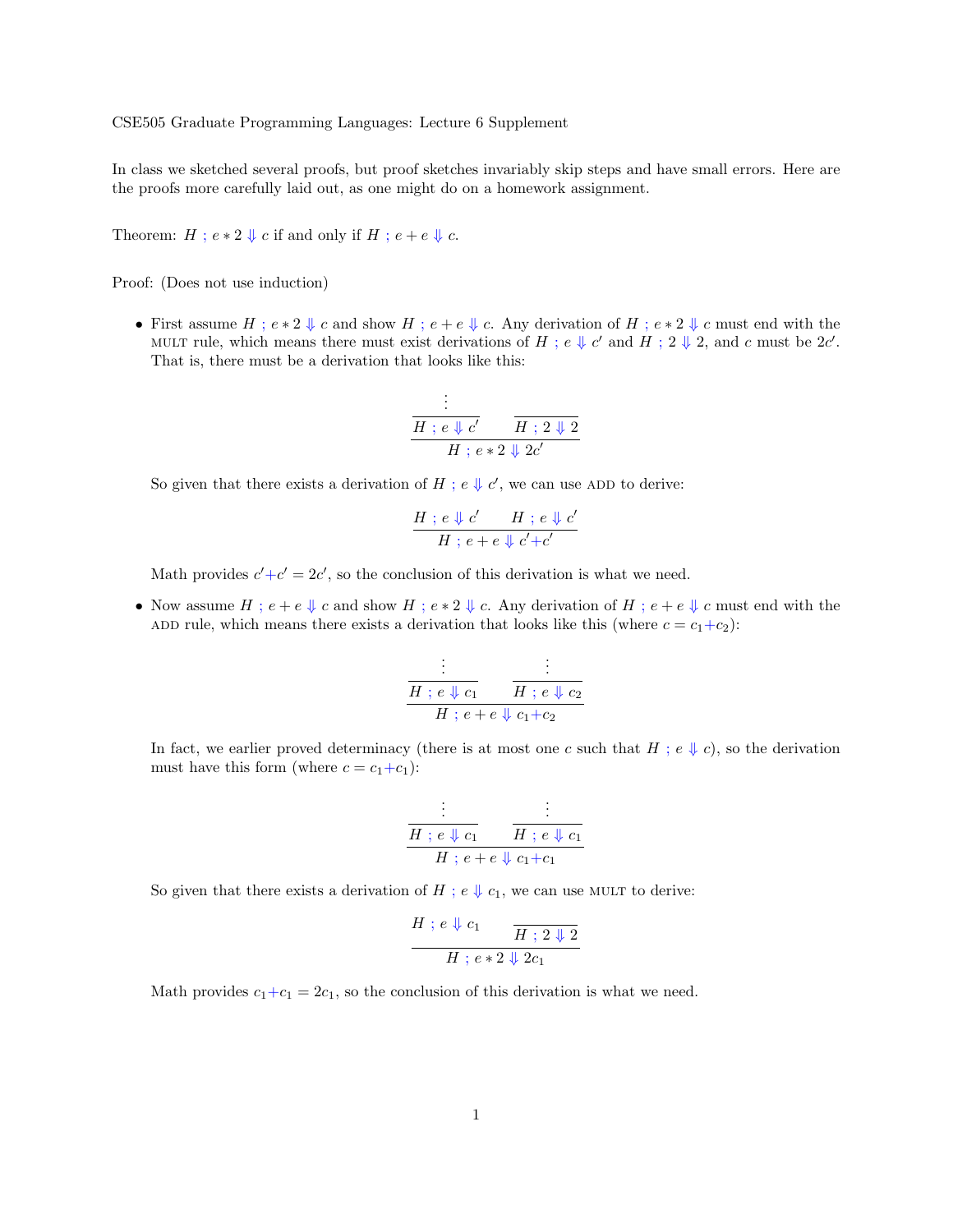$$
C ::= [\cdot] | C + e | e + C | C * e | e * C
$$

Formal definition of "filling the hole":

$$
((\cdot |)[e] = e
$$
  
\n
$$
(C + e_1)[e] = C[e] + e_1
$$
  
\n
$$
(e_1 + C)[e] = e_1 + C[e]
$$
  
\n
$$
(C * e_1)[e] = C[e] * e_1
$$
  
\n
$$
(e_1 * C)[e] = e_1 * C[e]
$$

Theorem:  $H: C[e * 2] \Downarrow c$  if and only if  $H: C[e + e] \Downarrow c$ .

Proof: By induction on (the height of) the structure of C:

- If the height is 0, then C is [·], so  $C[e * 2] = e * 2$  and  $C[e + e] = e + e$ . So the previous theorem is exactly what we need.
- If the height is greater than  $0$ , then  $C$  has one of four forms:
	- If C is  $C' + e'$  for some C' and e', then  $C[e * 2]$  is  $C'[e * 2] + e'$  and  $C[e + e]$  is  $C'[e + e] + e'$ . Since C' is shorter than C, induction ensures that for any constant c', H; C'[e \*2]  $\downarrow$  c' if and only if  $H$ ;  $C'[e+e] \Downarrow c'.$

Assume  $H: C'[e * 2] + e' \Downarrow c$  and show  $H: C'[e + e] + e' \Downarrow c$ . Any derivation of  $H: C'[e * 2] + e' \Downarrow c$ must end with ADD, i.e., it looks like this (where  $c = c' + c''$ ):

$$
\frac{\vdots}{H:C'[e*2]\Downarrow c'} \qquad \frac{\vdots}{H:e'\Downarrow c''}
$$

$$
H:C'[e*2]+e'\Downarrow c
$$

As argued above, the existence of a derivation of H;  $C'[e * 2] \Downarrow c'$  ensures the existence of a derivation of H;  $C'[e+e] \Downarrow c'$ . So using ADD and the existence of a derivation of H;  $e' \Downarrow c''$ , we can derive:

$$
\frac{H:C'[e+e]\Downarrow c' \qquad H\ ;\ e'\Downarrow c''}{H\ ;\ C'[e+e]+e'\Downarrow c}
$$

Now assume  $H: C'[e+e]+ e' \downarrow c$  and show  $H: C'[e*2]+ e' \downarrow c$ : Any derivation of  $H: C'[e+e]+ e' \downarrow c$ must end with ADD, i.e., it looks like this (where  $c = c' + c''$ ):

$$
\frac{\vdots}{H:C'[e+e]\Downarrow c'} \qquad \frac{\vdots}{H:e'\Downarrow c''}
$$

$$
H:C'[e+e]+e'\Downarrow c
$$

As argued above, the existence of a derivation of H;  $C'[e+e] \Downarrow c'$  ensures the existence of a derivation of H; C'[e \* 2]  $\downarrow$  c'. So using ADD and the existence of a derivation of H; e'  $\downarrow$  c'', we can derive:

$$
\frac{H:C'[e*2]\Downarrow c' \qquad H:e'\Downarrow c''}{H:C'[e*2]+e'\Downarrow c}
$$

– The other 3 cases are similar. (Try them out.)